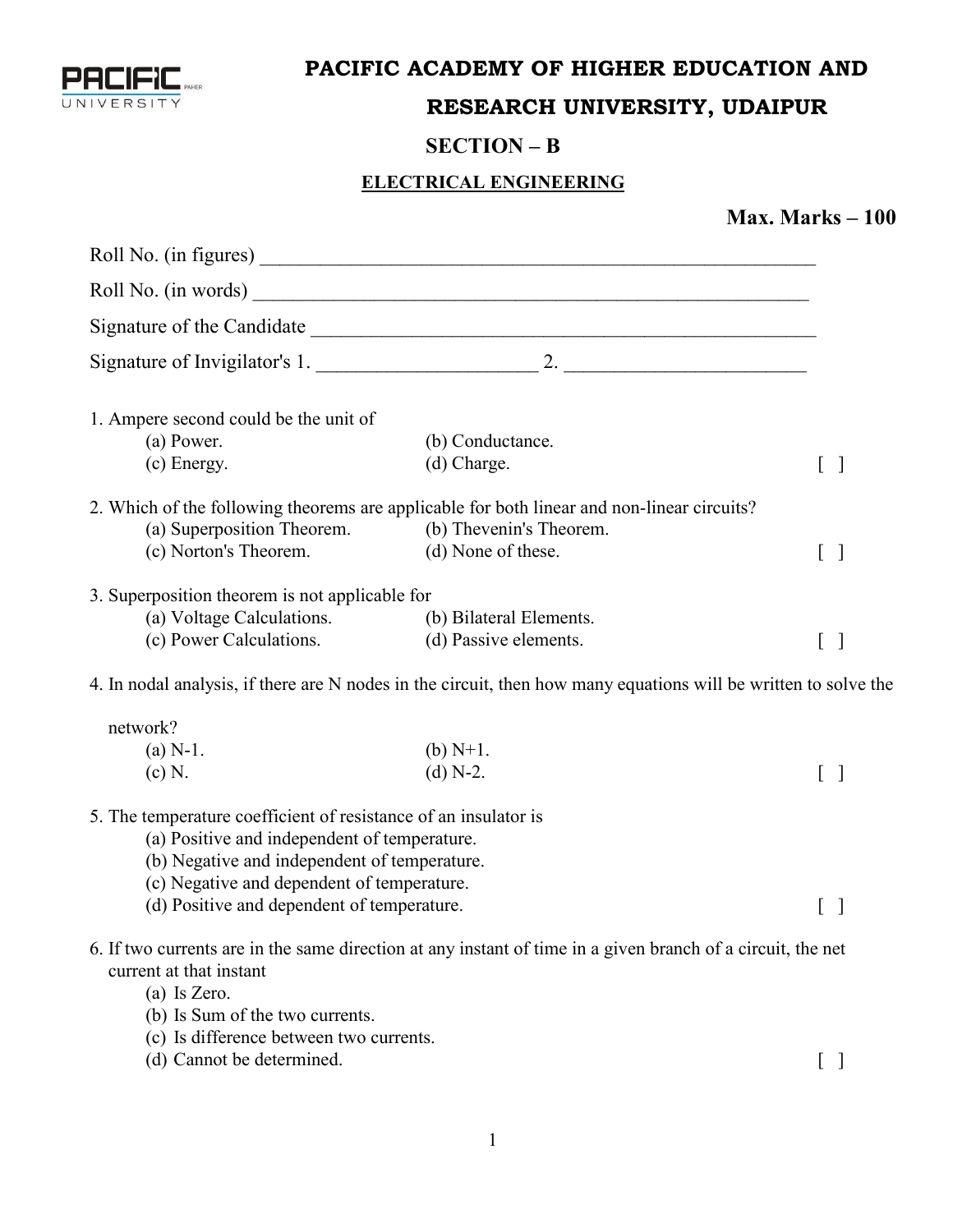7. Determine  $V_{\text{TH}}$  when  $R_1$  is 180  $\Omega$  and  $X_L$  is 90  $\Omega$ .



8. For the system  $2/(s + 1)$ , the approximate time taken for a step response to reach 98 % of the final value Is:

(a) 1 s. (b) 2 s. (c) 4 s.  $[$  [ ].

9. A cascade of three Linear Time Invariant system is casual and unstable. From this, we conclude that:

- (a) Each system in the cascade is individually casual and unstable.
- (b) At least one system is unstable and at least one system is casual.
- (c) At least one system is casual and all systems are unstable.
- (d) The majority are unstable and the majority are casual. [ ].
- 10. Following is true:
	- (a) A finite signal is always bounded.
	- (b) A bounded signal always possesses finite energy.
	- (c) A bounded signal is always zero outside the interval  $[-t_0, t_0]$  for some  $t_0$ .
	- (d) A bounded signal is always finite. [ ].

## 11. The Laplace transform of a function f (t) is F (s) =  $(5 s^2 + 23 s + 6)$  / (s  $(s^2 + 2s + 2)$  as  $t \rightarrow \infty$ , f (t) Approaches:

| (a) 3.       | (b) $5.$       |        |
|--------------|----------------|--------|
| (c) $17/2$ . | $(d) \infty$ . | $[$ ]. |

12. The RMS value of the resultant current in a wire which carries a DC current of 10 A and a sinusoidal alternating current of peak value 20 is

| (a) $14.1$ . | (b) $17.3$ . |                         |
|--------------|--------------|-------------------------|
| $(c)$ 22.4   | (d) $30.0$ . | $\lceil \cdot \rceil$ . |

13. The fourier series for the function  $f(x) = \sin^2 x$  is:

| (a) $\sin x + \sin 2x$ .  | (b) $1 - \cos 2x$ .       |           |
|---------------------------|---------------------------|-----------|
| (c) $\sin 2x + \cos 2x$ . | (d) $0.5 - 0.5 \cos 2x$ . | $[ \ ]$ . |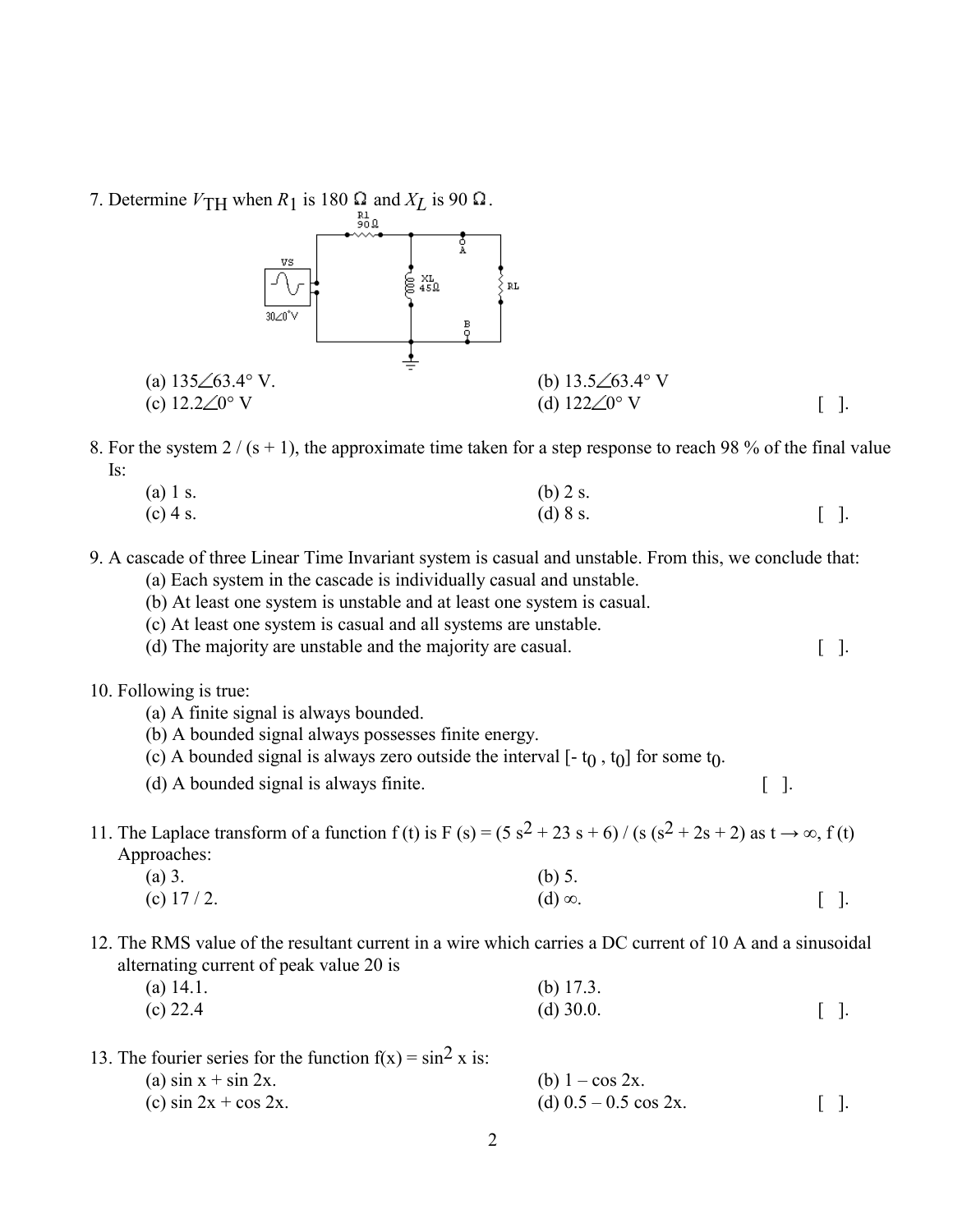| 14. The period of the signal x (t) = 8 sin (0.8 $\pi$ t + $\pi$ / 4) is:                                                                                                                                                                                                                    |                            |   |           |  |
|---------------------------------------------------------------------------------------------------------------------------------------------------------------------------------------------------------------------------------------------------------------------------------------------|----------------------------|---|-----------|--|
| (a) 0.4 $\pi s$ .                                                                                                                                                                                                                                                                           | (b) $0.8 \pi s$ .          |   |           |  |
| (c) $1.25$ s.                                                                                                                                                                                                                                                                               | (d) $2.5$ s.               |   | $[ \ ]$ . |  |
| 15. Skewing in the slots of an induction motor is provided to reduce:                                                                                                                                                                                                                       |                            |   |           |  |
| (a) Iron loss.                                                                                                                                                                                                                                                                              | (b) Noise.                 |   |           |  |
| (c) Harmonics.                                                                                                                                                                                                                                                                              | (d) Temperature rise.      |   | $[ \ ]$ . |  |
|                                                                                                                                                                                                                                                                                             |                            |   |           |  |
| 16. Sometimes a reactor is connected in series with a transformer to:                                                                                                                                                                                                                       |                            |   |           |  |
| (a) Improve regulation.                                                                                                                                                                                                                                                                     | (b) Control fault current. |   |           |  |
| (c) Improve efficiency.                                                                                                                                                                                                                                                                     | (d) Improve power factor.  |   | $\cdot$   |  |
| 17. Which loss occurs in the yoke of a DC machine?                                                                                                                                                                                                                                          |                            |   |           |  |
| (a) Iron loss.                                                                                                                                                                                                                                                                              | (b) Copper loss.           |   |           |  |
| (c) Heat loss.                                                                                                                                                                                                                                                                              | $(d)$ No loss.             |   | $\cdot$   |  |
| 18. In case of transformers, with increasing frequency:<br>(a) Copper losses reduce but efficiency increases.<br>(b) Copper losses increase but efficiency decreases.<br>(c) Both copper losses and efficiency increase.<br>(d) Copper losses remain unaffected while efficiency increases. |                            | L | $\cdot$   |  |
| 19. In case a synchronous motor starts but fails to develop full torque, the probable cause could be:                                                                                                                                                                                       |                            |   |           |  |
| (a) Low excited voltage.                                                                                                                                                                                                                                                                    | (b) Reverse field winding. |   |           |  |
| (c) Open or short circuit.                                                                                                                                                                                                                                                                  | (d) Any of the above.      |   | $[ \ ]$ . |  |
| 20. Distributed winding and short chording employed in AC machines will result in:<br>(a) Increase in EMF and reduction in harmonics.<br>(b) Reduction in EMF and increase in harmonics.<br>(c) Increase in both EMF and harmonics.<br>(d) Reduction in both EMF and harmonics.             |                            |   | $[ \ ]$ . |  |
| 21. The DC motor, which can provide zero speed regulation at full load without any controller is:                                                                                                                                                                                           |                            |   |           |  |
| (a) Series.                                                                                                                                                                                                                                                                                 | (b) Shunt.                 |   |           |  |
| (c) Cumulative Compound.                                                                                                                                                                                                                                                                    | (d) Differential Compound. |   | $[ \ ]$ . |  |
| 22. What is maximum efficiency (in %) at unity p.f. load?                                                                                                                                                                                                                                   |                            |   |           |  |
| $(a)$ 95.1.                                                                                                                                                                                                                                                                                 | (b) $96.2$ .               |   |           |  |
| (c) 96.4.                                                                                                                                                                                                                                                                                   | $(d)$ 98.1.                |   | $[ \ ]$ . |  |
| 23. A DC series motor driving an electric train faces a constant power load. It is running at rated speed and<br>rated voltage. If the speed has to be brought down to 0.25 p.u. the supply voltage has to be<br>approximately brought down to:                                             |                            |   |           |  |
| (a) $0.75$ p.u.                                                                                                                                                                                                                                                                             | (b) $0.5$ p.u.             |   |           |  |

| (a) 0.73 p.u.   | $(0)$ 0.5 p.u.   |            |
|-----------------|------------------|------------|
| (c) $0.25$ p.u. | (d) $0.125$ p.u. | $\lceil$ . |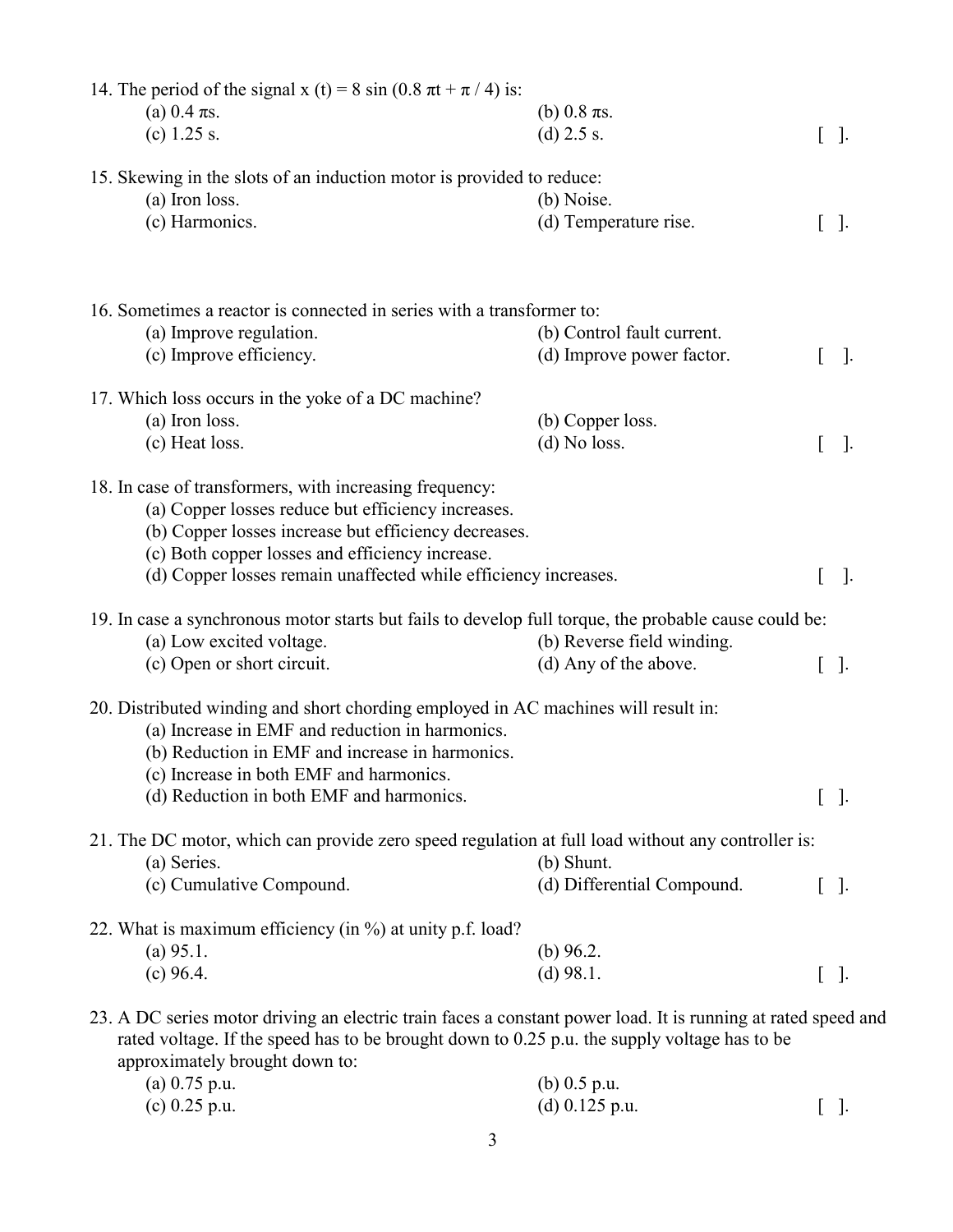24. The core flux of a practical transformer with a resistive load:

- (a) Is strictly constant with load changes.
- (b) Increases linearly with load.

loss will be proportional to:

- (c) Increases as the square root of the load.
- (d) Decreases with increased load. [ ].

25. For a fixed value of complex power flow in a transmission line having a sending end voltage V, the real

|              | (b) $V^2$ .<br>(a) V.                                                                                                                                                                                                                                                               |                                              |              |
|--------------|-------------------------------------------------------------------------------------------------------------------------------------------------------------------------------------------------------------------------------------------------------------------------------------|----------------------------------------------|--------------|
| $[ \quad ].$ | (c) $V^{-2}$ .                                                                                                                                                                                                                                                                      | (d) $V^{-1}$ .                               |              |
|              | 26. The concept of an electrically short, medium and long line is primarily based on the:<br>(a) Nominal voltage of the line.<br>(b) Physical length of the line.<br>(c) Wavelength of the line.<br>(d) Power transmitted over the line.                                            |                                              | $[ \ ]$ .    |
|              | 27. Keeping in view the cost and overall effectiveness, the following circuit breaker is best suited for<br>Capacitor bank switching:<br>(a) Vacuum.<br>$(c)$ SF $6$ .                                                                                                              | (b) Air Blast.<br>$(d)$ Oil.                 | $[\ ]$ .     |
|              | 28. The Gauss Seidel load flow method has following disadvantages. Which is the incorrect statement:<br>(a) Unreliable Convergence.<br>(b) Slow Convergence.<br>(c) Choice of slack bus affects convergence.<br>(d) A good initial guess for voltages is essential for convergence. |                                              | $\Box$<br>L  |
|              | 29. Bundled conductors are mainly used in high voltage overhead transmission lines to:<br>(a) Reduces transmission line losses.<br>(b) Increases mechanical strength of the line.<br>(c) Reduces Corona.<br>(d) Reduces Sag.                                                        |                                              | $[ \ ]$ .    |
|              | 30. Equal area criteria gives the information regarding<br>(a) Stability region.<br>(c) Relative Stability.                                                                                                                                                                         | (b) Absolute Stability.<br>(d) Swing Curves. | $\cdot$<br>L |

31. The transfer of power between two stations is maximum when the phase angle displacement between the voltages of the two stations is:

| $(a)$ Zero. | (b) $90^{\circ}$ . |
|-------------|--------------------|
|             |                    |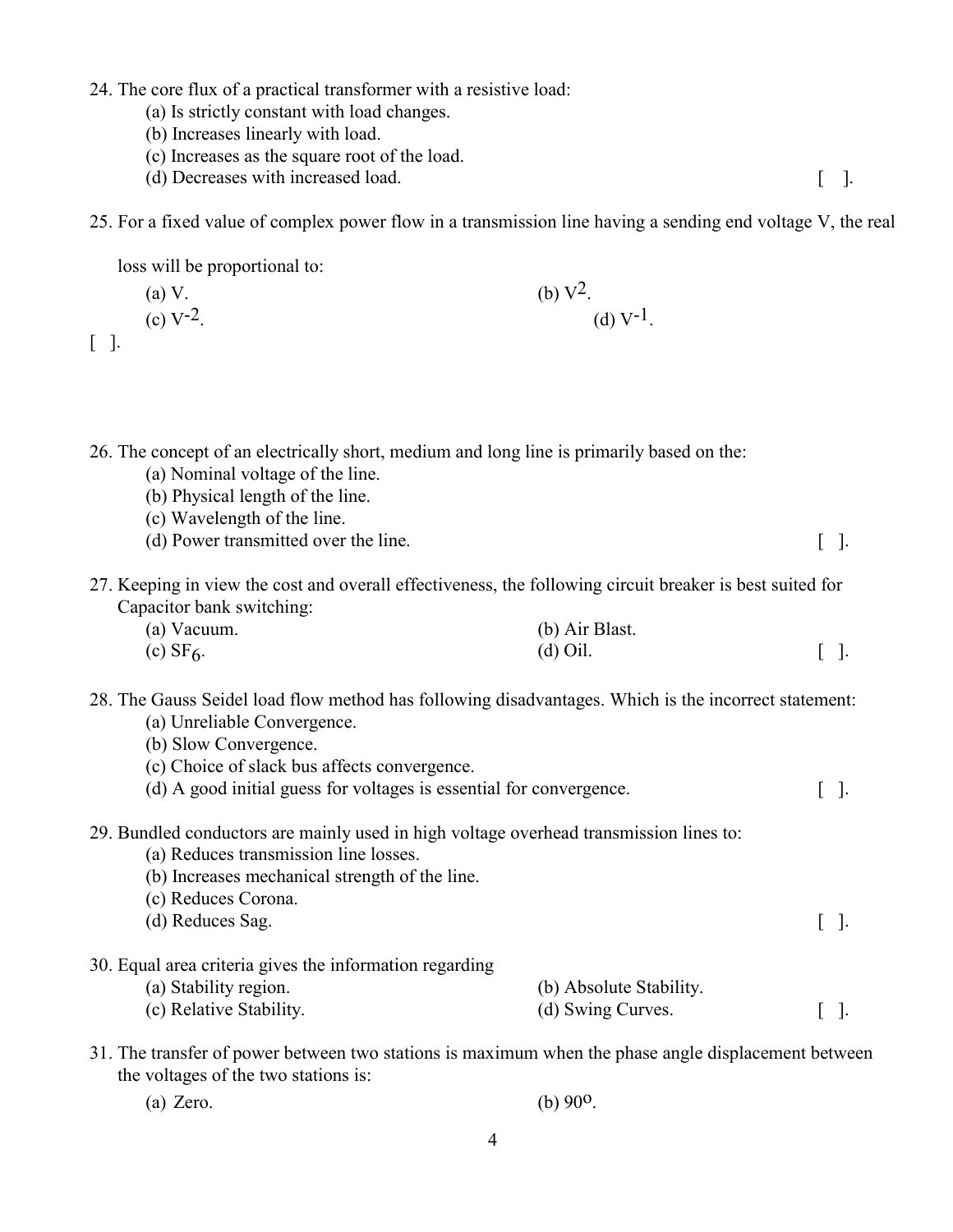| (c) $120^{\circ}$ .                                                                                               | (d) $180^{\circ}$ .                  | $[ \ ]$ . |
|-------------------------------------------------------------------------------------------------------------------|--------------------------------------|-----------|
| 32. Which of the following statement about $SF6$ gas is incorrect?                                                |                                      |           |
| (a) It is non-toxic gas.                                                                                          | (b) It is non-inflammable.           |           |
| (c) It has density 5 times that of air at $20^{0}$ C.                                                             | (d) It has dark yellow color.        | $[ \ ]$ . |
|                                                                                                                   |                                      |           |
| 33. Sphere gaps are used for                                                                                      |                                      |           |
| (a) Measurement of high dc voltages.                                                                              | (b) Measurement of high ac voltages. |           |
| (c) Measurement of impulse voltages.                                                                              | (d) All of the above.                | $[ \ ]$ . |
| 34. For the equation, $s^3 - 4s^2 + s + 6 = 0$ the number of roots in the left half of s – plane will be:         |                                      |           |
| $(a)$ Zero.                                                                                                       | $(b)$ One.                           |           |
| $(c)$ Two.                                                                                                        | (d) Three.                           | $[ \ ]$ . |
|                                                                                                                   |                                      |           |
| 35. The Transfer function of the system is used to determine:                                                     |                                      |           |
| (a) The output for a given input.                                                                                 | (b) The type of the system.          |           |
| (c) The input for a given output.                                                                                 | (d) The steady state gain.           | $[ \ ]$ . |
| 36. Control Systems are normally designed with damping factor:                                                    |                                      |           |
| (a) Less than unity.                                                                                              | (b) More than unity.                 |           |
| $(c)$ Zero.                                                                                                       | (d) Unity.                           | $[ \ ]$ . |
|                                                                                                                   |                                      |           |
| 37. The ON-OFF controller is a __ system:                                                                         |                                      |           |
| (a) Linear.                                                                                                       | (b) Non linear.                      |           |
| (c) Discontinuous.                                                                                                | (d) Digital.                         | $[ \ ]$ . |
| 38. Control Systems are normally designed with damping factor:                                                    |                                      |           |
| (a) Less than unity.                                                                                              | (b) More than unity.                 |           |
| $(c)$ Zero.                                                                                                       | (d) Unity.                           | $[ \ ]$ . |
|                                                                                                                   |                                      |           |
| 39. The Nyquist plot of loop transfer function $G(s)$ H (s) of a closed loop control system passes through the    |                                      |           |
| Point $(-1, 0)$ in the G $(s)$ H $(s)$ plane. The phase margin of the system is:                                  |                                      |           |
| (a) $0^0$ .                                                                                                       | (b) $45^{\circ}$ .                   |           |
| (c) $90^0$ .                                                                                                      | (d) $180^0$ .                        |           |
| $\cdot$                                                                                                           |                                      |           |
|                                                                                                                   |                                      |           |
| 40. Consider the function $F(s) = 5 / (s (s^2 + 3s + 2))$ , where $F(s)$ is the Laplace Transform of the function |                                      |           |
| $f(t)$ . The initial value of $f(t)$ is equal to:                                                                 |                                      |           |
| (a) 5.                                                                                                            | (b) $5/2$ .                          |           |
| (c) $5/3$ .                                                                                                       | $(d)$ 0.                             | $[ \ ]$ . |
| 41. The Q-meter works on the principle of:                                                                        |                                      |           |
| (a) Mutual Inductance.                                                                                            | (b) Self Inductance.                 |           |
| (c) Series Resonance.                                                                                             | (d) Parallel Resonance.              | $[ \ ]$ . |
|                                                                                                                   |                                      |           |

42. Moving Iron instruments can be used on: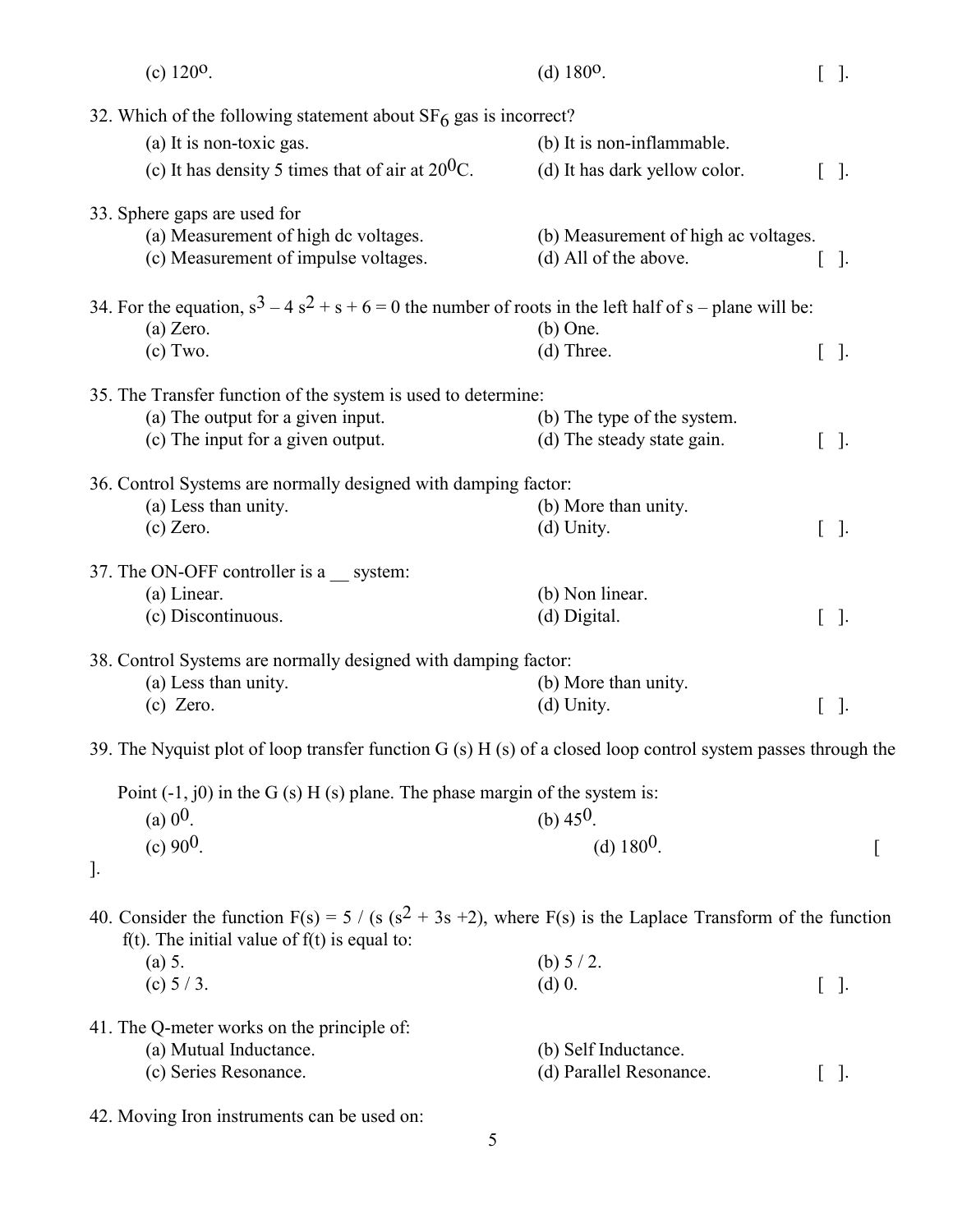| (a) AC and DC both.<br>(c) DC only.                                                                                                             | $(b)$ AC only.<br>(d) None of the above. | $[ \ ]$ .          |
|-------------------------------------------------------------------------------------------------------------------------------------------------|------------------------------------------|--------------------|
| 43. A galvanometer can be used for measuring current and voltage of a circuit by:                                                               |                                          |                    |
| (a) Shunt only.<br>(b) Connecting high value of resistance in series only.                                                                      |                                          |                    |
| (c) Shunt for measuring current and high resistance in series for voltage.                                                                      |                                          |                    |
| (d) Without shunt and series resistance.                                                                                                        |                                          | $[ \ ]$ .          |
| 44. The energy meter used for measuring energy of a dc circuit is:                                                                              |                                          |                    |
| (a) Ampere hour meter.                                                                                                                          | (b) Induction type.                      |                    |
| (c) Electrostatic type.                                                                                                                         | (d) Dynamometer type.                    | $[ \ ]$ .          |
| 45. The energy consumption of MI instrument as compared to MC instrument is:                                                                    |                                          |                    |
| (a) Same.                                                                                                                                       | $(b)$ More.                              |                    |
| $(c)$ Less.                                                                                                                                     | (d) Very small.                          | $[ \ ]$ .          |
| 46. The complete set of only those Logic Gates designated as Universal Gates is:<br>(a) NOT, OR and AND Gates.<br>(b) XNOR, NOR and NAND Gates. |                                          |                    |
| (c) NOR and NAND Gates.                                                                                                                         |                                          |                    |
| (d) XOR, NOR and NAND Gates.                                                                                                                    |                                          | $[ \ ]$ .          |
| 47. The simplified form of the Boolean Expression $Y =$                                                                                         |                                          | can be written as: |
| (a)                                                                                                                                             | (b)                                      |                    |
| (c)                                                                                                                                             | (d)                                      | $[ \ ]$ .          |
| 48. An SCR is considered to be a semi-controlled device because:<br>(a) It can be turned OFF but not ON with a gate pulse.                      |                                          |                    |
| (b) It conducts only during one half cycle of an alternating current wave.                                                                      |                                          |                    |
| (c) It can be turned ON but not OFF with a gate pulse.                                                                                          |                                          |                    |
| (d) It can be turned ON only during one half cycle of an alternating voltage wave.                                                              |                                          | $[ \ ]$ .          |
| 49. A single phase fully controlled thyristor bridge AC-DC converter is operating at a firing angle of $25^0$                                   |                                          |                    |
| and an overlap angle of $10^0$ with constant DC output current of 20 A. The fundamental power factor                                            |                                          |                    |
| (displacement factor) at input AC mains is:                                                                                                     |                                          |                    |
| (a) 0.78.                                                                                                                                       | (b) $0.827$ .                            |                    |
| $(c)$ 0.866.                                                                                                                                    | $(d)$ 0.9.                               | $[ \ ]$ .          |
| 50. The conduction loss versus device current characteristics of a power MOSFET is best approximated by:                                        |                                          |                    |
| (a) A Parabola.                                                                                                                                 |                                          |                    |
| (b) A Straight Line.                                                                                                                            |                                          |                    |
| (c) A Rectangular Hyperbola.                                                                                                                    |                                          |                    |

(d) An Exponentially Decaying Function. [ ].